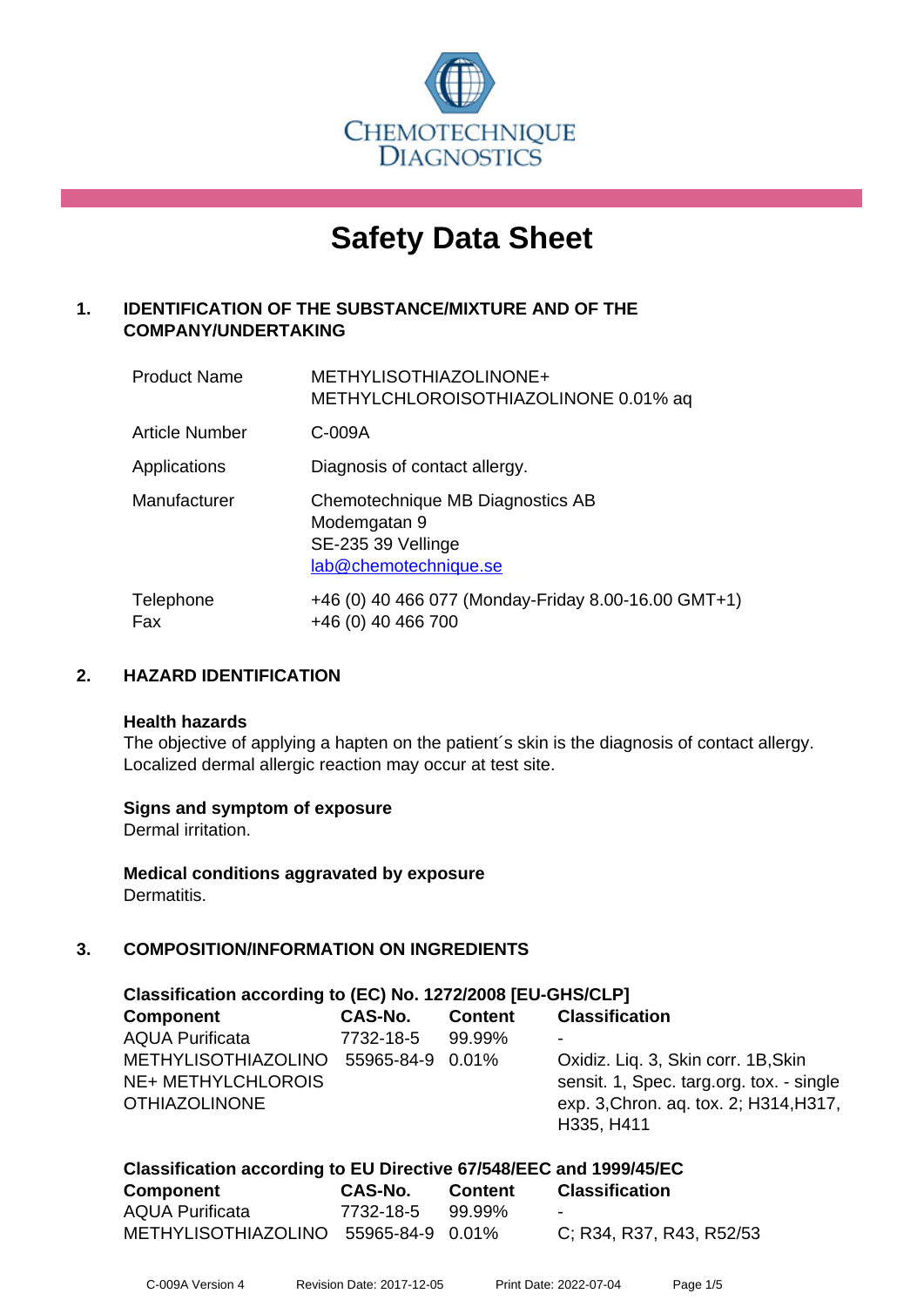## **4. FIRST AID MEASURES**

**Emergency and first aid procedures** Obtain medical attention.

# **5. FIRE-FIGHTING MEASURES\***

No data available.

# **6. ACCIDENTAL RELEASES MEASURES**

**Steps to be taken if material is released or spilled** Contain and place in a closed container.

# **7. HANDLING AND STORAGE**

**Precautions to be taken in handling and storage** Store dark at 5-8°C. Avoid extended exposure to light. Store in a well-sealed container. FOR EXTERNAL USE ONLY.

## **8. EXPOSURE CONTROLS/PERSONAL PROTECTION**

**Respiratory protection** Not required.

## **Ventilation**

Local exhaust.

**Protective gloves** Disposal gloves.

## **Eye protection**

Not required with normal use.

## **Work/Hygienic practices**

Wash hands after each use.

## **9. PHYSICAL AND CHEMICAL PROPERTIES**

| Appearance |  |
|------------|--|
| Odour      |  |

Transparent, Colorless Liquid **Odourless** 

| Boiling point*       |
|----------------------|
| Flash point*         |
| Self ignition*       |
| Danger of explosion* |
| Density*             |

 $100^{\circ}$ C >No data available. Product does not self ignite. Product does not present as an explosion hazard. 1.0 g/cm<sup>3</sup>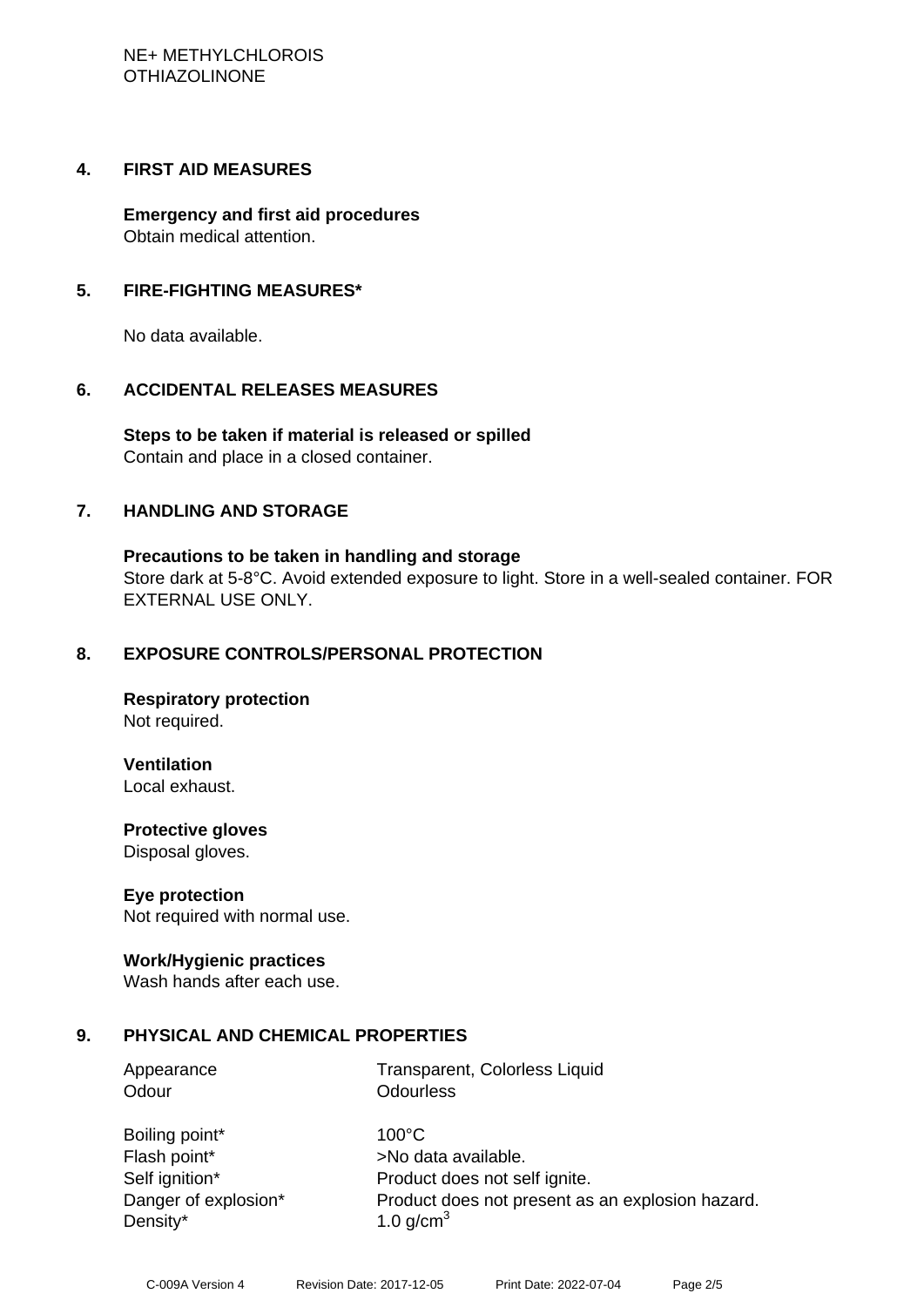\*Data is shown for AQUA Purificata only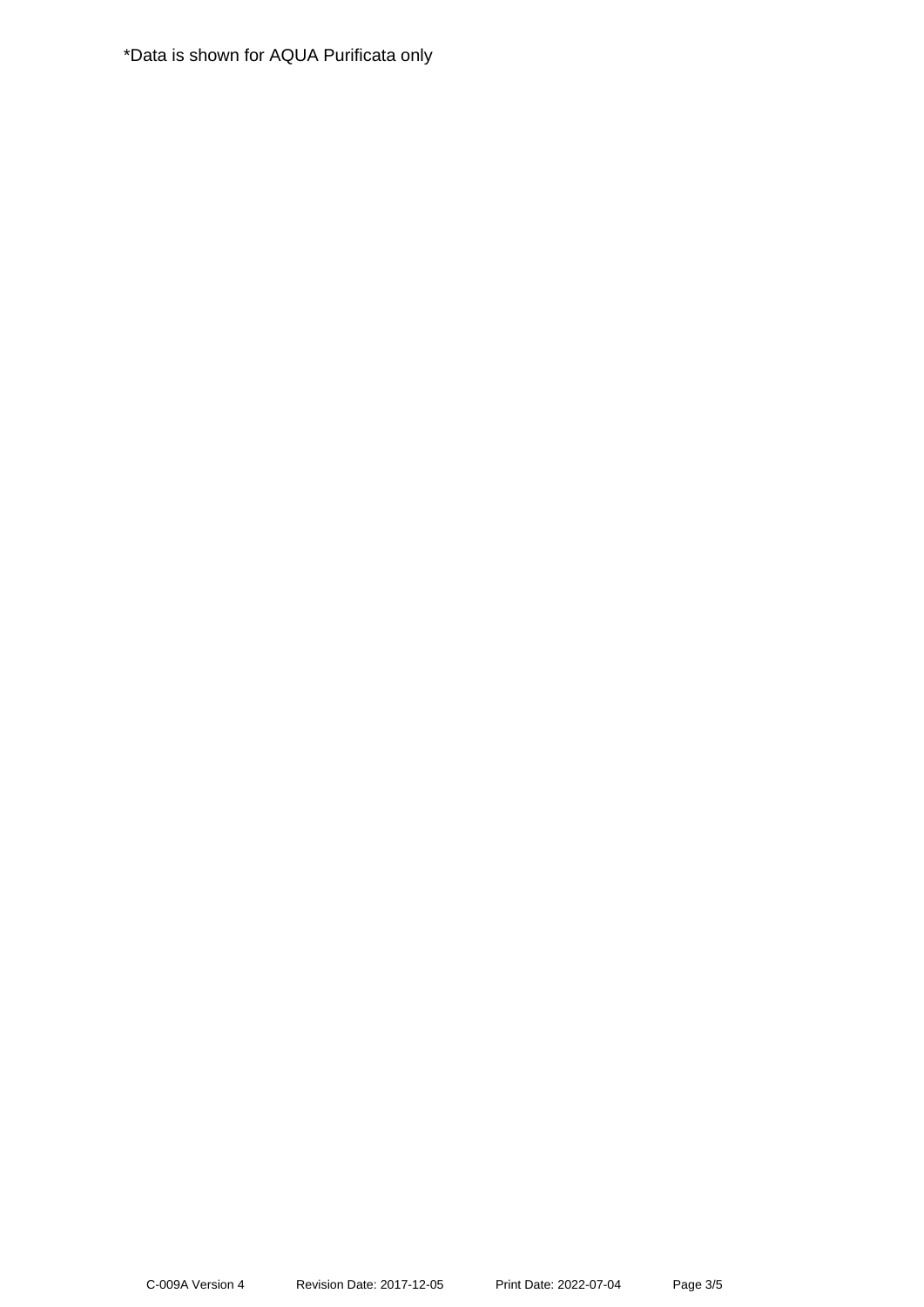## **10. STABILITY AND REACTIVITY**

#### **Incompability**

May react with strong oxidizing agents.

#### **Stability**

Stable at recommended storage conditions.

**Hazardous polymerization**

Will not occur.

## **11. TOXICOLOGICAL INFORMATION**

No data available.

#### **12. ECOLOGICAL INFORMATION**

No data available.

## **13. DISPOSAL CONSIDERATIONS**

## **Waste disposal method**

Comply with federal, state/provincial and local regulation.

#### **14. TRANSPORT INFORMATION**

Not dangerous goods.

## **15. REGULATORY INFORMATION**

The classification is according to the latest editions of the EU lists, and extended by company and literature data.

#### **16. OTHER INFORMATION**

#### **Text of H-statements and R-phrases mentioned in Section 3**

| Oxidiz. Liq. 3                        | Oxidizing liquids (Category 3)                                   |
|---------------------------------------|------------------------------------------------------------------|
| Skin corr. 1B                         | Skin corrosion (Category 1B)                                     |
| Skin sensit, 1                        | Skin sensitization (Category 1)                                  |
| Spec. targ. org. tox. - single exp. 3 | Specific target organ toxicity - single<br>exposure (Category 3) |
| Chron. aq. tox. 2                     | Chronic aquatic toxicity (Category 2)                            |
| H314                                  | Causes severe skin burns and eye damage.                         |
| H317                                  | May cause an allergic skin reaction.                             |
| H335                                  | May cause respiratory irritation.                                |
| H411                                  | Toxic to aquatic life with long lasting effects.                 |
| С                                     | Corrosive                                                        |
| R34                                   | Causes burns.                                                    |
| R <sub>35</sub>                       | Causes severe burns.                                             |
| <b>R37</b>                            | Irritating to respiratory system.                                |
|                                       |                                                                  |